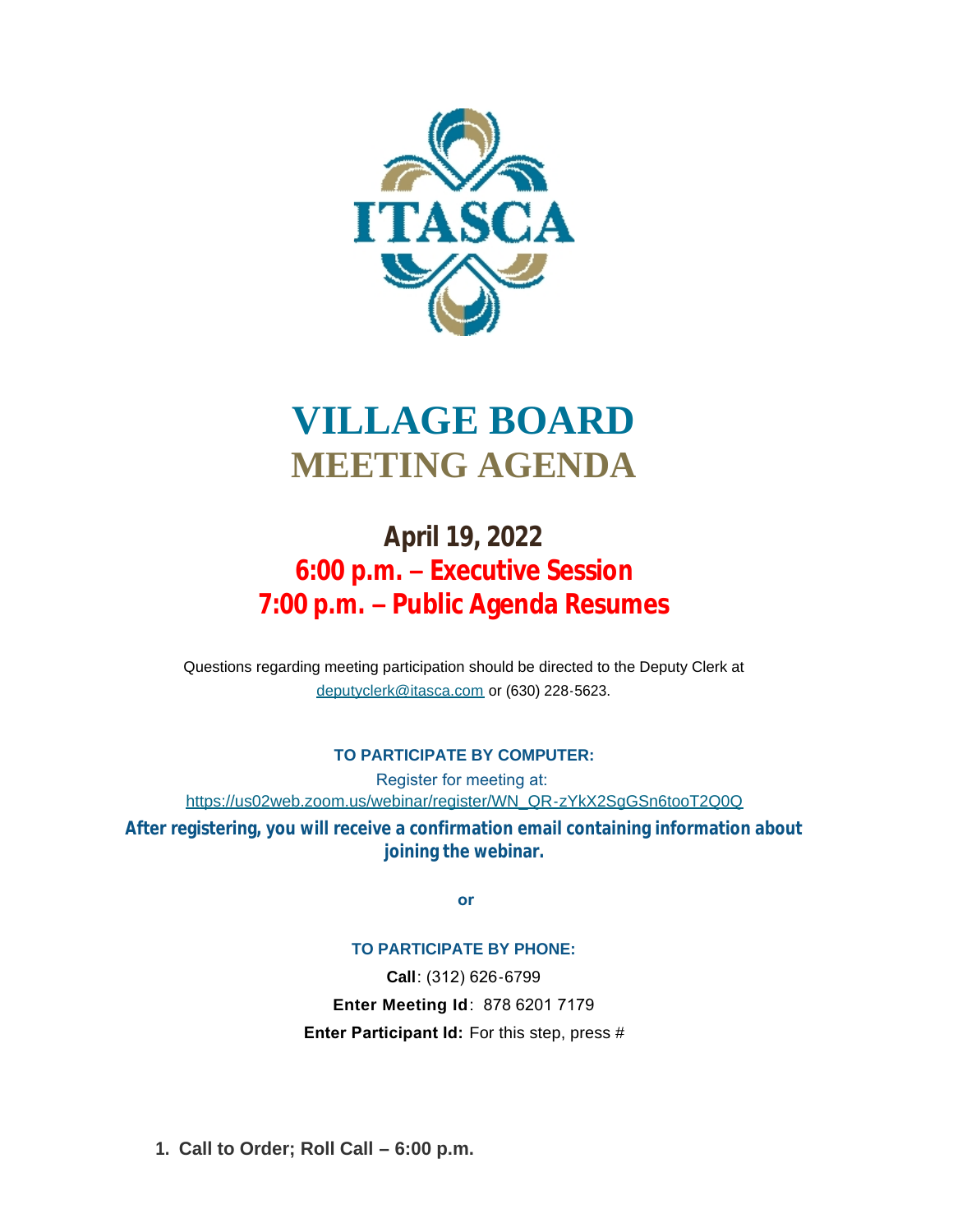- **Pledge of Allegiance – 6:00 p.m. 2.**
- **Closed Session – 6:00 p.m. 3.**
- **Audience Participation – 7:00 p.m. – Zoom will go live at this time 4.**
- **Presentation of Meeting Minutes 5.**
	- **Village Board Meeting – April 5, 2022 a. Documents:**

## [20220405 VB MINUTES.PDF](http://www.itasca.com/AgendaCenter/ViewFile/Item/7596?fileID=9458)

- **Presentations 6.**
- **President's Comments 7.**
	- **Arbor Day Proclamation a. Documents:**

[PRES A - ARBOR DAY 2022.PDF](http://www.itasca.com/AgendaCenter/ViewFile/Item/7642?fileID=9474)

- **Community Development Committee 8.** Chair Trustee Gavanes; Co-Chair Trustee Leahy
	- **Discussion and possible action regarding a Zoning Certificate a. Request for Aeronet Worldwide located at 1400 W. Thorndale Road**

**Documents:**

# [COMDEV A - ZCR - AERONET WORLDWIDE.PDF](http://www.itasca.com/AgendaCenter/ViewFile/Item/7597?fileID=9459)

- **Capital & Infrastructure Committee 9.** Chair Trustee Aiani; Co-Chair Trustee Madaras
	- **Discussion and possible action regarding Lead Service Line a. Replacement Program Phase I – Addendum to continue into Phase II (Joel Kennedy Construction - NTE \$80,000)**

**Documents:**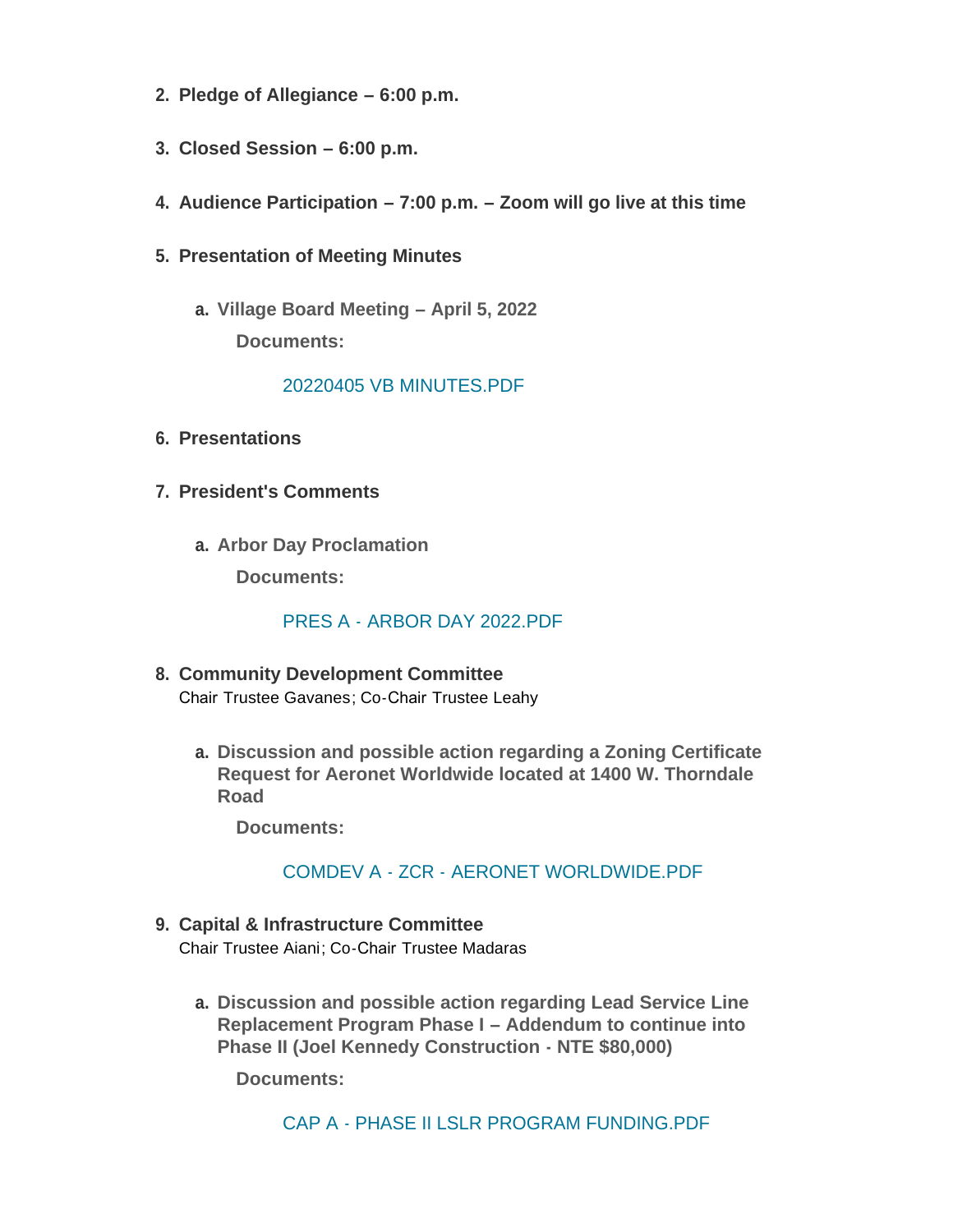# **Finance & Operations Committee 10.**

Chair Trustee Powers

**Discussion and possible action regarding a Resolution a. Authoring the Approval of a contractual agreement with GovTemps USA, LLC for the provision of Human Resources Support Services (Res. 1347-22)**

**Documents:**

# [FIN A - HR SUPPORT SERVICES CONTRACT.PDF](http://www.itasca.com/AgendaCenter/ViewFile/Item/7599?fileID=9461)

#### **Intergovernmental Committee 11.** Chair Trustee Leahy; Co-Chair Trustee Aiani

- **Consent Agenda 12.**
	- **Approving Itasca Roadway and Infrastructure Improvements - a. Elm Street - Payment Request #5 to DiMeo Brothers Inc. in the amount of \$490,203.36**

**Documents:**

## [CONSENT A - ELM STREET PAY ESTIMATE 5.PDF](http://www.itasca.com/AgendaCenter/ViewFile/Item/7600?fileID=9462)

**Approving Payment to Stanley Consultants Inc. for Engineering b. Services for the WWTP in the amount of \$60,988**

**Documents:**

### CONSENT B - STANLEY CONSULTING PAYMENT [ADDITIONAL WORK WWTP FY19.PDF](http://www.itasca.com/AgendaCenter/ViewFile/Item/7601?fileID=9463)

**Approving Resolution 1342-22 regarding Addison Consolidated c. Dispatch (ACDC) Contract Renewal for a three-year term**

**Documents:**

### CONSENT C - [ACDC CONTRACT RENEWAL.PDF](http://www.itasca.com/AgendaCenter/ViewFile/Item/7602?fileID=9464)

**Approving Resolution 1343-22 regarding Approval of ISCS Las d. Vegas 2022 Budget**

**Documents:**

CONSENT D - [BUDGET REQUEST APPROVAL ICSC](http://www.itasca.com/AgendaCenter/ViewFile/Item/7603?fileID=9465)  2022.PDF

**Approving Resolution 1344-22 regarding Accepting a Service e.**